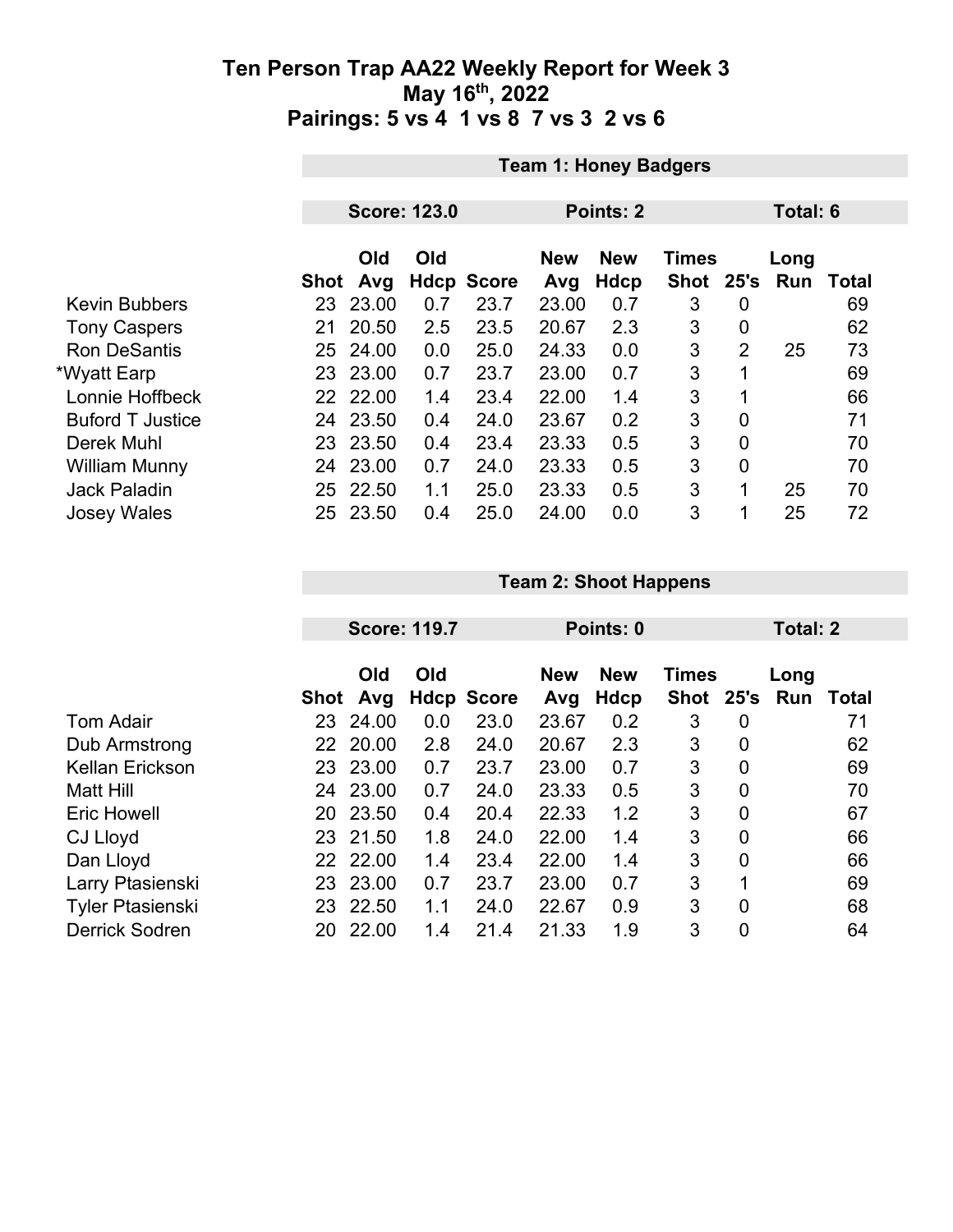|                     | <b>Team 3: Dust Bunnies</b>      |          |     |                   |            |            |              |                |      |       |  |
|---------------------|----------------------------------|----------|-----|-------------------|------------|------------|--------------|----------------|------|-------|--|
|                     | <b>Score: 117.8</b><br>Points: 0 |          |     |                   |            |            |              |                |      |       |  |
|                     |                                  |          |     |                   |            |            | Total: 2     |                |      |       |  |
|                     |                                  | Old      | Old |                   | <b>New</b> | <b>New</b> | <b>Times</b> |                | Long |       |  |
|                     | Shot                             | Avg      |     | <b>Hdcp Score</b> | Avg        | Hdcp       | Shot 25's    |                | Run  | Total |  |
| Jeff Beckman        | 19                               | 23.00    | 0.7 | 19.7              | 21.67      | 1.6        | 3            | 0              |      | 65    |  |
| <b>Ted Brausen</b>  | 24                               | 20.00    | 2.8 | 24.0              | 21.33      | 1.9        | 3            | 0              |      | 64    |  |
| <b>Nick Finberg</b> | 21                               | 22.00    | 1.4 | 22.4              | 21.67      | 1.6        | 3            | 0              |      | 65    |  |
| <b>Tom Gallion</b>  |                                  | 22 22.50 | 1.1 | 23.1              | 22.33      | 1.2        | 3            | $\overline{0}$ |      | 67    |  |
| Dave Isakson        | 20                               | 21.50    | 1.8 | 21.8              | 21.00      | 2.1        | 3            | $\overline{0}$ |      | 63    |  |
| <b>Austin Lux</b>   |                                  | 17 20.00 | 2.8 | 19.8              | 19.00      | 3.5        | 3            | 0              |      | 57    |  |
| Craig Lux           |                                  | 22 24.00 | 0.0 | 22.0              | 23.33      | 0.5        | 3            | 1              |      | 70    |  |
| <b>Jake Mickley</b> | 21                               | 21.50    | 1.8 | 22.8              | 21.33      | 1.9        | 3            | 0              |      | 64    |  |
| *Shawnone Mickley   |                                  | 24 22.00 | 1.4 | 24.0              | 22.67      | 0.9        | 3            | 0              |      | 68    |  |
| Nate Vojtech        | 24                               | 24.00    | 0.0 | 24.0              | 24.00      | 0.0        | 3            | 1              |      | 72    |  |

|                     |      | <b>Score: 118.5</b> |     |                   |                   | Points: 0          |                             |                | Total: 0    |       |
|---------------------|------|---------------------|-----|-------------------|-------------------|--------------------|-----------------------------|----------------|-------------|-------|
|                     | Shot | Old<br>Avg          | Old | <b>Hdcp Score</b> | <b>New</b><br>Avg | <b>New</b><br>Hdcp | <b>Times</b><br><b>Shot</b> | 25's           | Long<br>Run | Total |
| Ron Bloom           | 21   | 23.00               | 0.7 | 21.7              | 22.33             | 1.2                | 3                           | 0              |             | 67    |
| John Christanson    | 23   | 22.50               | 1.1 | 24.0              | 22.67             | 0.9                | 3                           | 0              |             | 68    |
| Jim Dahlin          | 20   | 17.00               | 4.9 | 24.0              | 18.00             | 4.2                | 3                           | $\overline{0}$ |             | 54    |
| Craig Eckhoff       |      |                     |     |                   |                   |                    | 0                           | $\mathbf 0$    |             | 0     |
| *Doug Eckhoff       | 21   | 21.00               | 2.1 | 23.1              | 21.00             | 2.1                | 3                           | $\overline{0}$ |             | 63    |
| <b>Steve Meyers</b> | 22   | 22.00               | 1.4 | 23.4              | 22.00             | 1.4                | 3                           | $\overline{0}$ |             | 66    |
| <b>Jake Olson</b>   |      | 22 24.00            | 0.0 | 22.0              | 23.33             | 0.5                | 3                           | $\overline{0}$ |             | 70    |
| <b>Karl Olson</b>   | 20   | 17.00               | 4.9 | 24.0              | 18.00             | 4.2                | 3                           | $\overline{0}$ |             | 54    |
| <b>Scot Poehler</b> | 19   | 21.00               | 2.1 | 21.1              | 20.33             | 2.6                | 3                           | 0              |             | 61    |

**Team 4: PVA**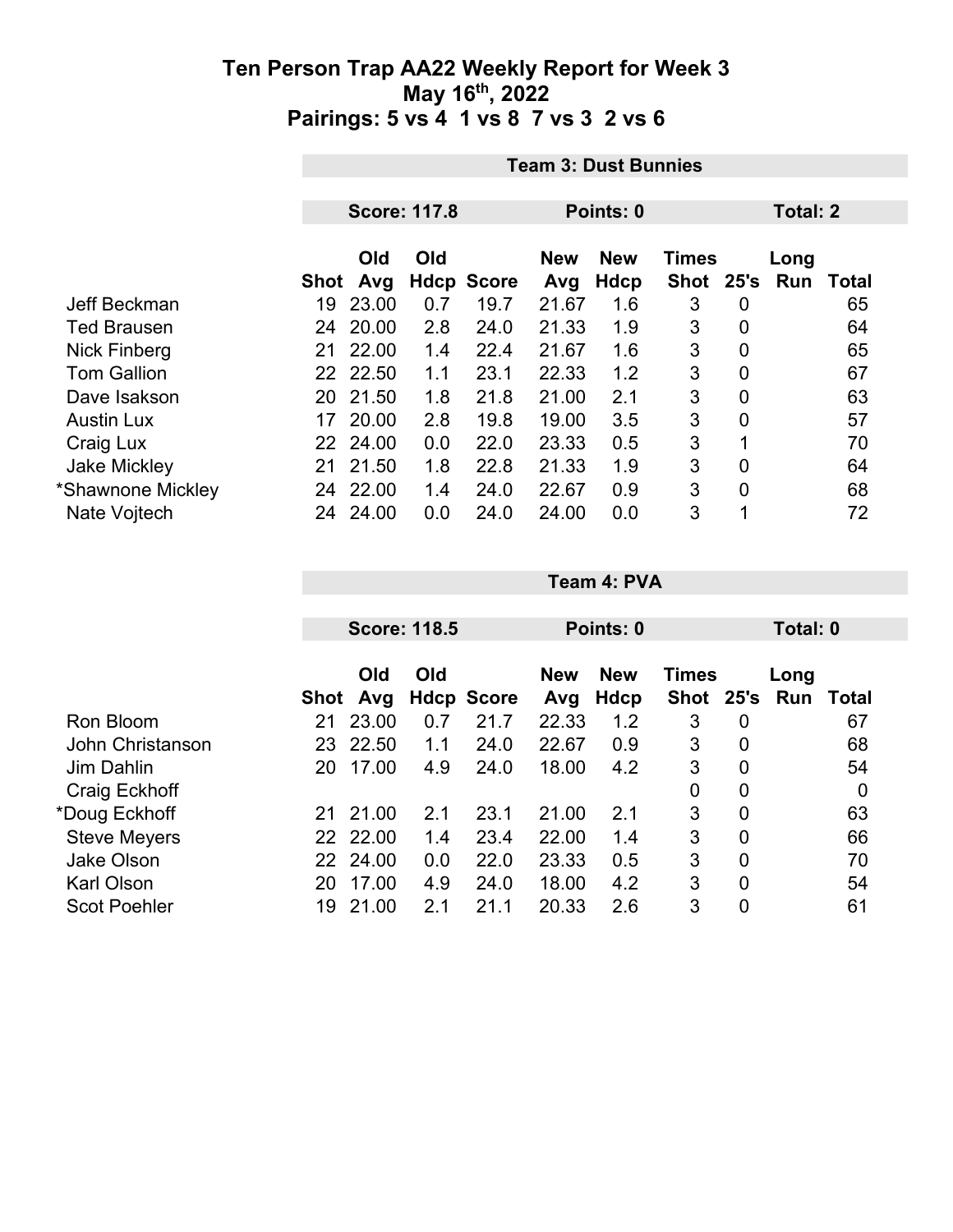|                       | <b>Team 5: Moose Knuckles</b> |            |     |                   |                   |                    |                           |                |      |                  |
|-----------------------|-------------------------------|------------|-----|-------------------|-------------------|--------------------|---------------------------|----------------|------|------------------|
|                       |                               |            |     |                   |                   |                    |                           |                |      |                  |
|                       | <b>Score: 120.4</b>           |            |     |                   | Points: 2         | Total: 6           |                           |                |      |                  |
|                       | Shot                          | Old<br>Avg | Old | <b>Hdcp Score</b> | <b>New</b><br>Avg | <b>New</b><br>Hdcp | <b>Times</b><br>Shot 25's |                | Long | <b>Run Total</b> |
| Jon Danielson         |                               | 22 22.00   | 1.4 | 23.4              | 22.00             | 1.4                | 3                         | 0              |      | 66               |
| <b>Jessie Edwards</b> | 23                            | 24.50      | 0.0 | 23.0              | 24.00             | 0.0                | 3                         | 1              |      | 72               |
| *Scott Gierdal        |                               | 25 21.50   | 1.8 | 25.0              | 22.67             | 0.9                | 3                         | 1              | 25   | 68               |
| Matt Jensen           |                               |            |     |                   |                   |                    | $\mathbf 0$               | 0              |      | $\mathbf 0$      |
| Kris Johnson          | 24                            | 24.50      | 0.0 | 24.0              | 24.33             | 0.0                | 3                         |                |      | 73               |
| Max Johnson           |                               |            |     |                   |                   |                    | $\mathbf 0$               | 0              |      | $\boldsymbol{0}$ |
| Scott Johnson         |                               | 23 24.00   | 0.0 | 23.0              | 23.67             | 0.2                | 3                         | 0              |      | 71               |
| <b>Taylor LaHaise</b> | 19                            | 18.50      | 3.9 | 22.9              | 18.67             | 3.7                | 3                         | $\overline{0}$ |      | 56               |
| Dan Robel             | 21                            | 19.50      | 3.2 | 24.0              | 20.00             | 2.8                | 3                         | $\overline{0}$ |      | 60               |
| Pete Theopald         |                               | 22 21.00   | 2.1 | 24.0              | 21.33             | 1.9                | 3                         | $\overline{0}$ |      | 64               |

|    |            |                                                                  |      |                                          |                    |           |                | Total: 2     |               |  |
|----|------------|------------------------------------------------------------------|------|------------------------------------------|--------------------|-----------|----------------|--------------|---------------|--|
|    | Old<br>Avg | Old                                                              |      | <b>New</b><br>Avg                        | <b>New</b><br>Hdcp |           |                | Long         | Total         |  |
| 24 |            | 0.0                                                              | 24.0 | 24.33                                    | 0.0                | 3         |                |              | 73            |  |
| 24 |            | 1.8                                                              | 24.0 | 22.33                                    | 1.2                | 3         | 0              |              | 67            |  |
| 23 | 20.00      | 2.8                                                              | 24.0 | 21.00                                    | 2.1                | 3         | $\overline{0}$ |              | 63            |  |
| 20 | 19.50      | 3.2                                                              | 23.2 | 19.67                                    | 3.0                | 3         | $\overline{0}$ |              | 59            |  |
| 20 |            | 3.5                                                              | 23.5 | 19.33                                    | 3.3                | 3         | $\overline{0}$ |              | 58            |  |
|    |            | 0.7                                                              | 25.0 | 23.67                                    | 0.2                | 3         | 1              | 25           | 71            |  |
| 21 |            | 2.1                                                              | 23.1 | 21.00                                    | 2.1                | 3         | 0              |              | 63            |  |
|    |            | 0.4                                                              | 22.4 | 23.00                                    | 0.7                | 3         | 0              |              | 69            |  |
|    |            | Shot<br>24.50<br>21.50<br>19.00<br>25 23.00<br>21.00<br>22 23.50 |      | <b>Score: 120.5</b><br><b>Hdcp Score</b> |                    | Points: 2 |                | <b>Times</b> | Shot 25's Run |  |

**Team 6: Hooze 4x4**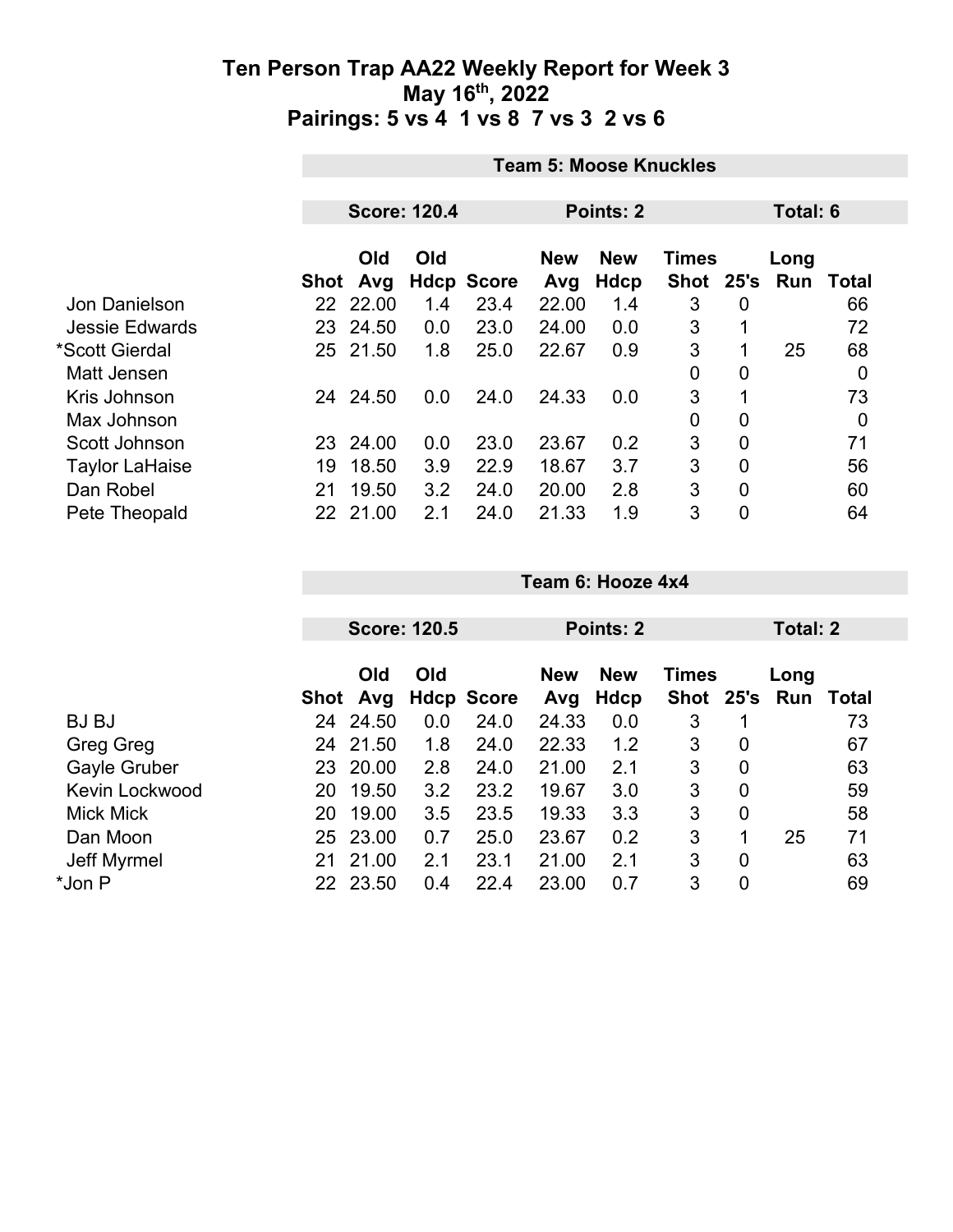|                       | <b>Team 7: Gunners</b> |                                                     |     |                   |            |            |              |      |      |       |  |
|-----------------------|------------------------|-----------------------------------------------------|-----|-------------------|------------|------------|--------------|------|------|-------|--|
|                       |                        | <b>Score: 121.0</b><br>Points: 2<br><b>Total: 4</b> |     |                   |            |            |              |      |      |       |  |
|                       |                        |                                                     |     |                   |            |            |              |      |      |       |  |
|                       |                        | <b>Old</b>                                          | Old |                   | <b>New</b> | <b>New</b> | <b>Times</b> |      | Long |       |  |
|                       | Shot                   | Avg                                                 |     | <b>Hdcp Score</b> | Avg        | Hdcp       | Shot         | 25's | Run  | Total |  |
| Chas Chas             | 21                     | 22.00                                               | 1.4 | 22.4              | 21.67      | 1.6        | 3            | 0    |      | 65    |  |
| <b>Eric Fust</b>      | 20                     | 21.50                                               | 1.8 | 21.8              | 21.00      | 2.1        | 3            | 0    |      | 63    |  |
| Jon Gruhlke           | 23                     | 17.50                                               | 4.6 | 24.0              | 19.33      | 3.3        | 3            | 0    |      | 58    |  |
| *Josh Hogoboom        | 24                     | 24.00                                               | 0.0 | 24.0              | 24.00      | 0.0        | 3            | 0    |      | 72    |  |
| <b>Chris Moore</b>    |                        | 25 25.00                                            | 0.0 | 25.0              | 25.00      | 0.0        | 3            | 3    | 75   | 75    |  |
| <b>Dean Riveness</b>  | 24                     | 24.50                                               | 0.0 | 24.0              | 24.33      | 0.0        | 3            | 1    |      | 73    |  |
| <b>Brian Simonson</b> | 24                     | 24.00                                               | 0.0 | 24.0              | 24.00      | 0.0        | 3            | 0    |      | 72    |  |
| <b>Tom Stutelberg</b> | 21                     | 17.50                                               | 4.6 | 24.0              | 18.67      | 3.7        | 3            | 0    |      | 56    |  |
| <b>Scott Wallick</b>  | 23                     | 22.00                                               | 1.4 | 24.0              | 22.33      | 1.2        | 3            | 0    |      | 67    |  |

| Team 8: League average |                     |                                                  |  |           |       |   |          |   |
|------------------------|---------------------|--------------------------------------------------|--|-----------|-------|---|----------|---|
|                        | <b>Score: 120.1</b> |                                                  |  | Points: 0 |       |   | Total: 2 |   |
| Old                    | Old                 | Shot Avg Hdcp Score Avg Hdcp Shot 25's Run Total |  | New New   | Times |   | Long     |   |
|                        |                     |                                                  |  |           | 0     | 0 |          | 0 |

| Super Shooters: Ron DeSantis |                      | 25 |
|------------------------------|----------------------|----|
|                              | <b>Jack Paladin</b>  | 25 |
|                              | <b>Josey Wales</b>   | 25 |
|                              | <b>Scott Gierdal</b> | 25 |
|                              | Dan Moon             | 25 |
|                              | <b>Chris Moore</b>   | 75 |
|                              |                      |    |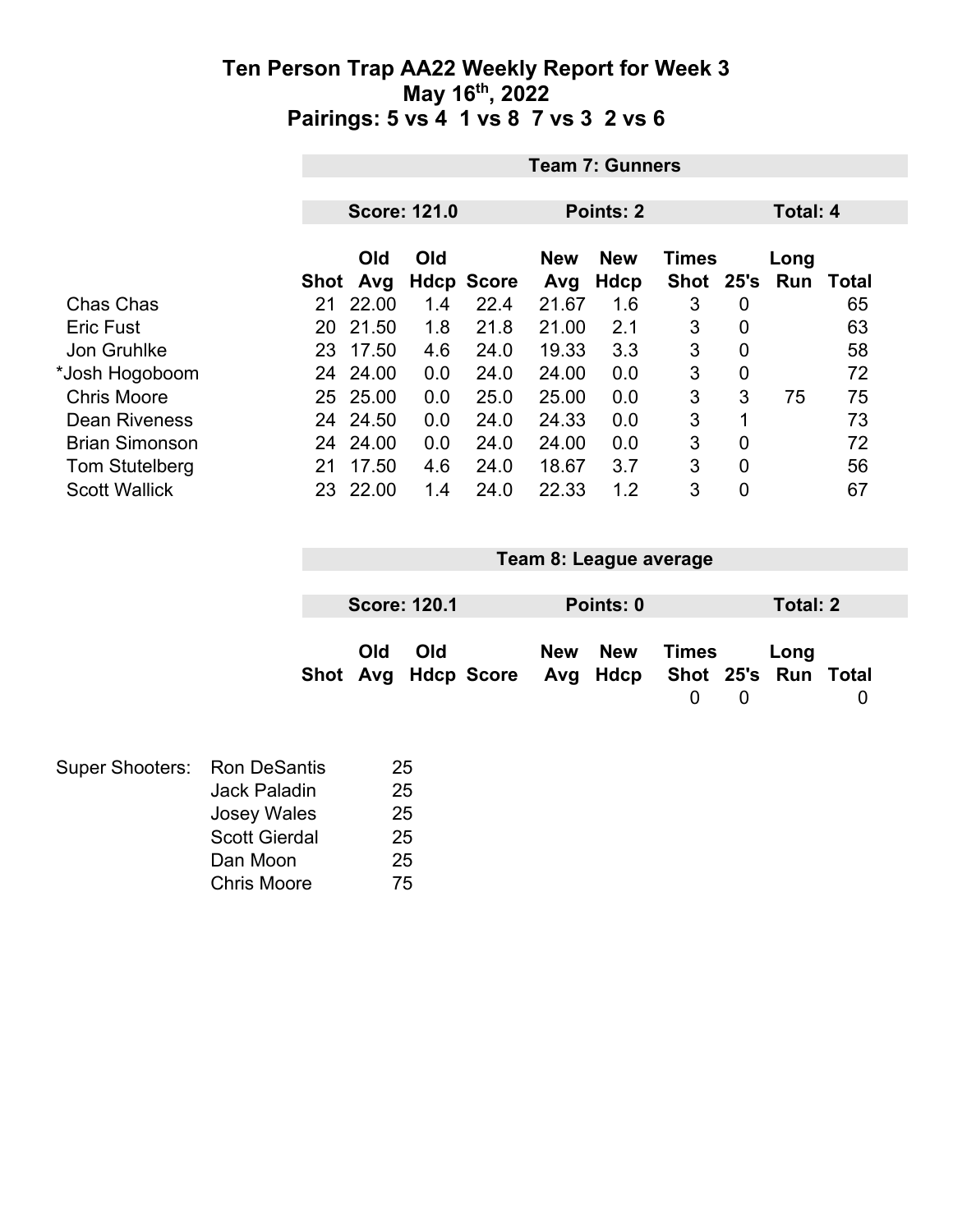## **Ten Person Trap AA22 Team Standings through week 3**

| Team 5 | <b>Moose Knuckles</b> | 6.0 |
|--------|-----------------------|-----|
| Team 1 | <b>Honey Badgers</b>  | 6.0 |
| Team 7 | <b>Gunners</b>        | 4.0 |
| Team 8 | League average        | 2.0 |
| Team 6 | Hooze 4x4             | 2.0 |
| Team 3 | <b>Dust Bunnies</b>   | 2.0 |
| Team 2 | <b>Shoot Happens</b>  | 2.0 |
| Team 4 | <b>PVA</b>            | 0.0 |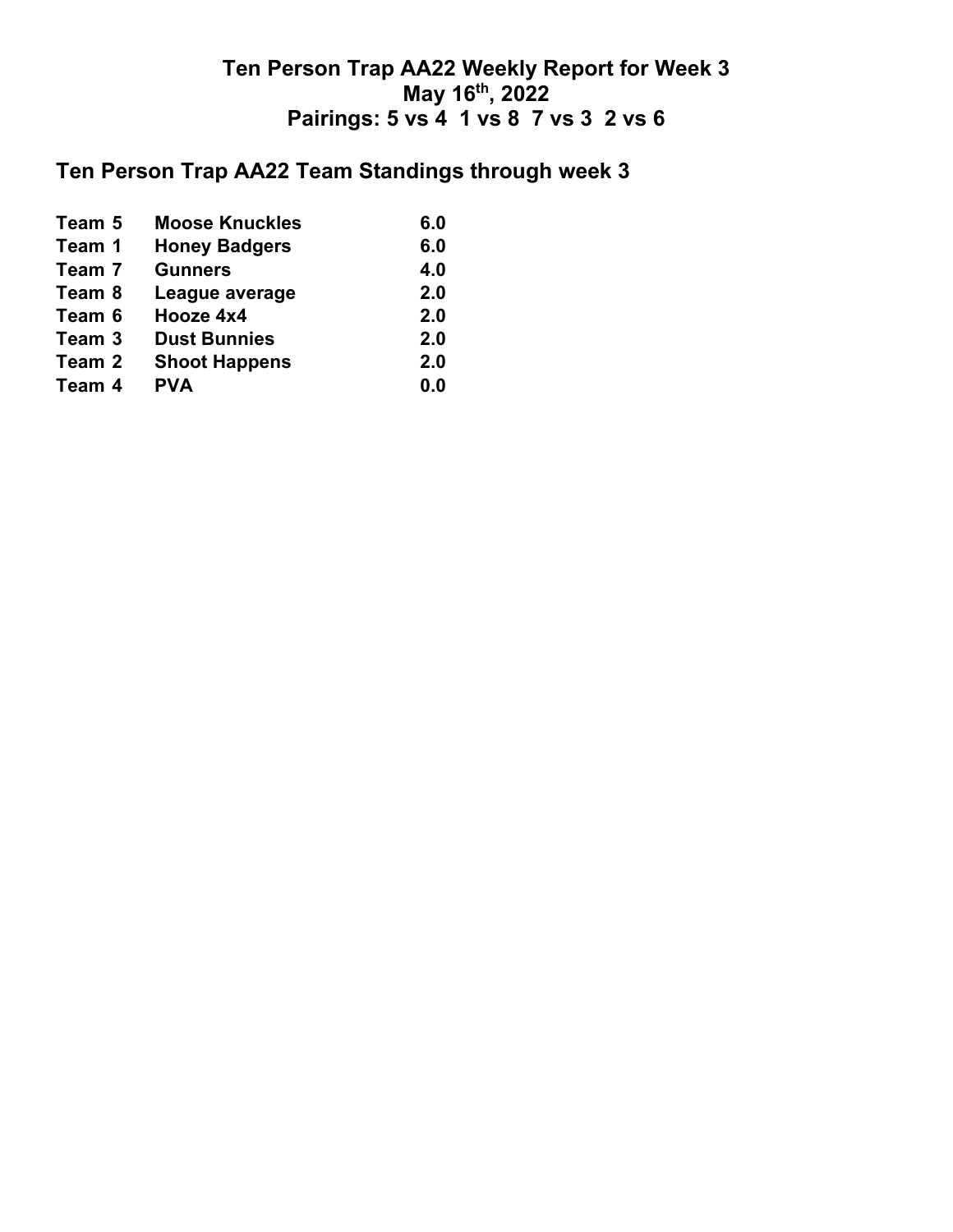# **Ten Person Trap AA22 Total Target Leaders Through Week 3**

| Shooter                 | Total |       |   | Avg Rounds Straights Team |                       |
|-------------------------|-------|-------|---|---------------------------|-----------------------|
| <b>Chris Moore</b>      | 75    | 25.00 | 3 | 3                         | <b>Gunners</b>        |
| <b>BJ BJ</b>            | 73    | 24.33 | 3 | 1                         | Hooze 4x4             |
| Kris Johnson            | 73    | 24.33 | 3 | 1                         | <b>Moose Knuckles</b> |
| <b>Ron DeSantis</b>     | 73    | 24.33 | 3 | $\overline{2}$            | <b>Honey Badgers</b>  |
| <b>Dean Riveness</b>    | 73    | 24.33 | 3 | $\mathbf 1$               | <b>Gunners</b>        |
| <b>Brian Simonson</b>   | 72    | 24.00 | 3 | 0                         | <b>Gunners</b>        |
| Josh Hogoboom           | 72    | 24.00 | 3 | 0                         | <b>Gunners</b>        |
| <b>Josey Wales</b>      | 72    | 24.00 | 3 | 1                         | <b>Honey Badgers</b>  |
| Nate Vojtech            | 72    | 24.00 | 3 | 1                         | <b>Dust Bunnies</b>   |
| <b>Jessie Edwards</b>   | 72    | 24.00 | 3 | 1                         | <b>Moose Knuckles</b> |
| Dan Moon                | 71    | 23.67 | 3 | 1                         | Hooze 4x4             |
| <b>Tom Adair</b>        | 71    | 23.67 | 3 | 0                         | <b>Shoot Happens</b>  |
| Scott Johnson           | 71    | 23.67 | 3 | 0                         | <b>Moose Knuckles</b> |
| <b>Buford T Justice</b> | 71    | 23.67 | 3 | $\mathbf 0$               | <b>Honey Badgers</b>  |
| <b>Derek Muhl</b>       | 70    | 23.33 | 3 | 0                         | <b>Honey Badgers</b>  |
| Craig Lux               | 70    | 23.33 | 3 | 1                         | <b>Dust Bunnies</b>   |
| <b>Matt Hill</b>        | 70    | 23.33 | 3 | $\mathbf 0$               | <b>Shoot Happens</b>  |
| <b>Jack Paladin</b>     | 70    | 23.33 | 3 | 1                         | <b>Honey Badgers</b>  |
| <b>William Munny</b>    | 70    | 23.33 | 3 | 0                         | <b>Honey Badgers</b>  |
| <b>Jake Olson</b>       | 70    | 23.33 | 3 | $\mathbf 0$               | <b>PVA</b>            |
| <b>Kellan Erickson</b>  | 69    | 23.00 | 3 | 0                         | <b>Shoot Happens</b>  |
| <b>Wyatt Earp</b>       | 69    | 23.00 | 3 | 1                         | <b>Honey Badgers</b>  |
| <b>Kevin Bubbers</b>    | 69    | 23.00 | 3 | 0                         | <b>Honey Badgers</b>  |
| Larry Ptasienski        | 69    | 23.00 | 3 | 1                         | <b>Shoot Happens</b>  |
| Jon P                   | 69    | 23.00 | 3 | 0                         | Hooze 4x4             |
| <b>John Christanson</b> | 68    | 22.67 | 3 | 0                         | <b>PVA</b>            |
| <b>Scott Gierdal</b>    | 68    | 22.67 | 3 | $\mathbf 1$               | <b>Moose Knuckles</b> |
| <b>Shawnone Mickley</b> | 68    | 22.67 | 3 | 0                         | <b>Dust Bunnies</b>   |
| <b>Tyler Ptasienski</b> | 68    | 22.67 | 3 | 0                         | <b>Shoot Happens</b>  |
| <b>Tom Gallion</b>      | 67    | 22.33 | 3 | 0                         | <b>Dust Bunnies</b>   |
| Ron Bloom               | 67    | 22.33 | 3 | 0                         | <b>PVA</b>            |
| <b>Eric Howell</b>      | 67    | 22.33 | 3 | 0                         | <b>Shoot Happens</b>  |
| <b>Greg Greg</b>        | 67    | 22.33 | 3 | 0                         | Hooze 4x4             |
| <b>Scott Wallick</b>    | 67    | 22.33 | 3 | 0                         | <b>Gunners</b>        |
| <b>CJ Lloyd</b>         | 66    | 22.00 | 3 | 0                         | <b>Shoot Happens</b>  |
| Dan Lloyd               | 66    | 22.00 | 3 | 0                         | <b>Shoot Happens</b>  |
| Lonnie Hoffbeck         | 66    | 22.00 | 3 | 1                         | <b>Honey Badgers</b>  |
| <b>Steve Meyers</b>     | 66    | 22.00 | 3 | 0                         | <b>PVA</b>            |